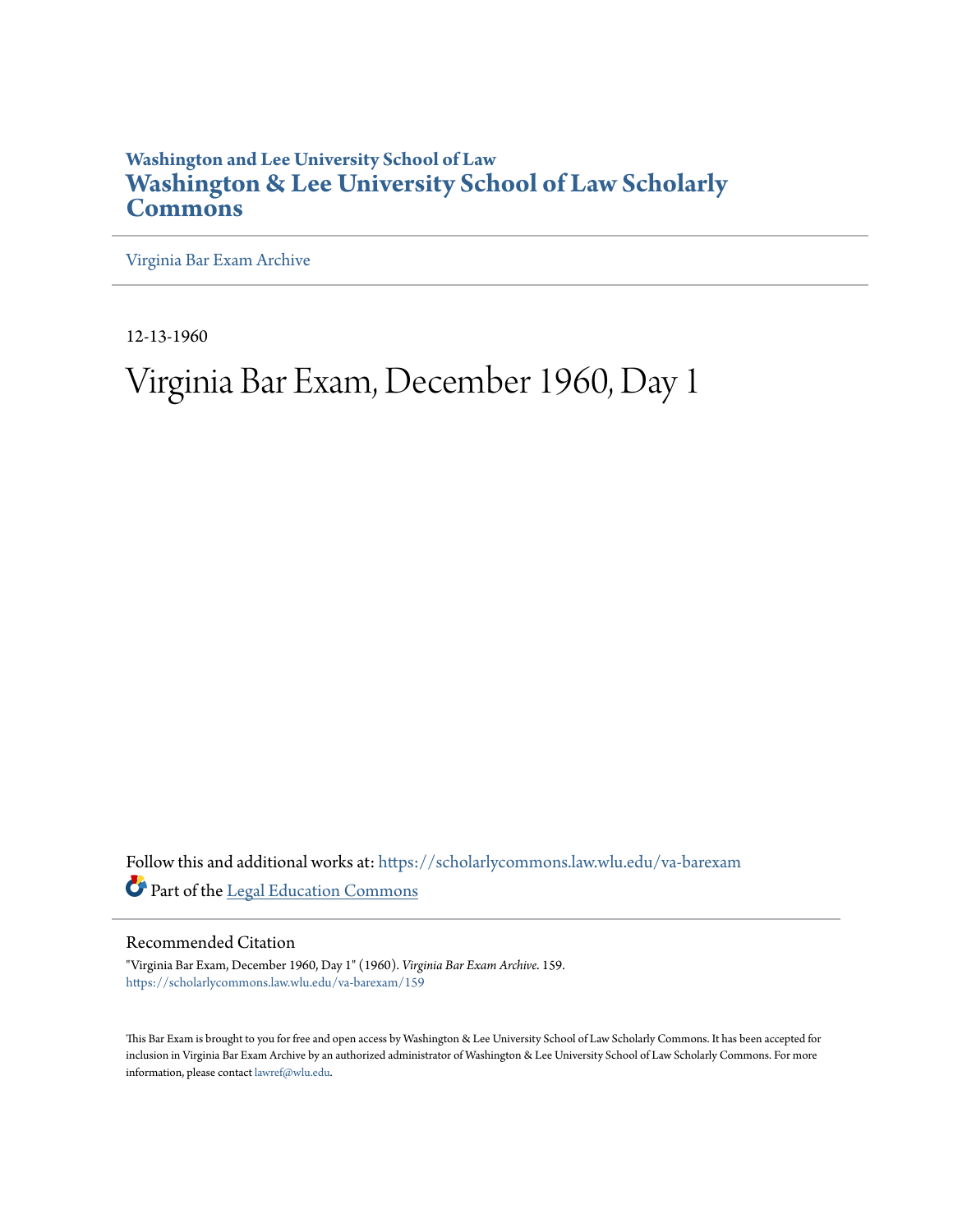VIRGINIA BOARD OF BAR EXAMINERS SECTION ONE FTRST DAY Richmond, Virginia, December 13-14, 1960

#### QUESTIONS

1. Client, as heir· of the deceased owner, claimed a valuable mine. He and Attorney agreed that Attorney would institute an action to recover the mine, that Attorney would save Client harmless as to any court costs and that Attorney would receive a one-third interest in the property if the litigation were successful, Pursuant to the contract, Attorney brought the action which, due to Attorney's untiring efforts, terminated in Client's favor. Client refused to convey Attorney the one-third interest in the mine, and Attorney filed a bill in equity against Client, asking for specific performance of the contract. Client demurred to the bill.

How should the court rule?

2. Henpecked and Love-Bird, residents of Virginia, entered into a separation agreement which, after settling their property rights, contained the following clause:

"Love-Bird agrees to proceed forthwith to effect legal proceedings in Virginia or elsewhere to procure a legal termination of the marriage relation heretofore existing between the parties."

Subsequently, Love-Bird instituted a suit for divorce in Nevada, in which suit Henpecked appeared by counsel and filed an answer. A factual finding of bona fide residence of Love-Bird in Nevada was had and she was granted a divorce. The above agreement was ratified, approved and made a part of the court's decree.

Differences have now arisen between Henpecked and Love-Bird with respect to their rights in certain real estate in Pittsylvania County, Virginia; said property having been included in the above-mentioned agreement.

Henpecked consults you as an attorney and wants to know whether he can have the portion of the divorce decree settling their property rights declared null and void by a Virginia court on the ground that the agreement which incorporated the property rights facilitated divorce and was unenforceable.

What would you advise?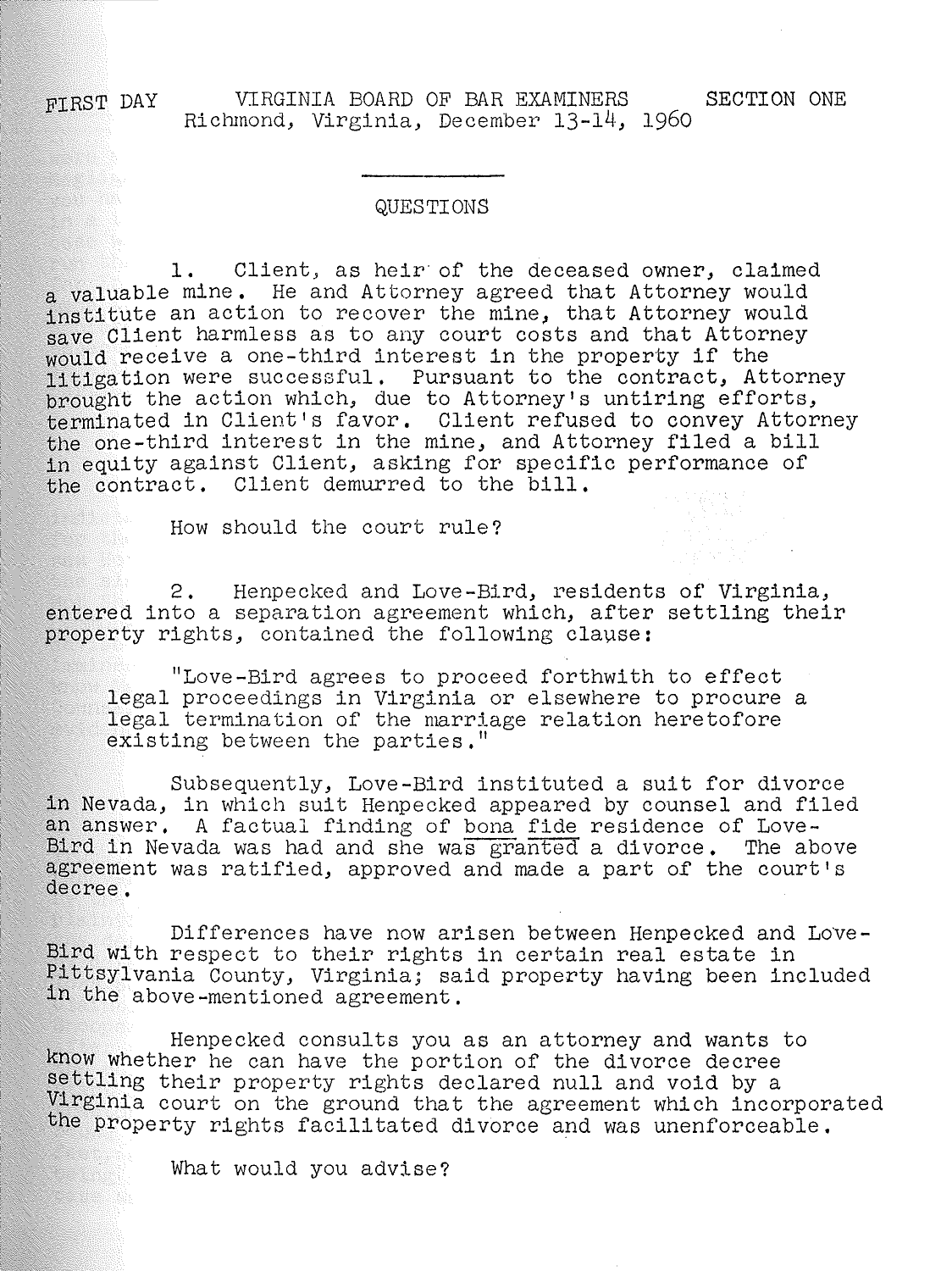3. In a conference in which Injured and Negligent were attempting to compromise Injured's claim for damages, Negligent said to Injured, "I know I ran the red light, but you have no witnesses and it will be your word against mine in a trial." The parties were unable to settle and, when the case was tried, Neligent, while testifying, denied that he had run through a red $61$ ight as charged in the pleadings. Counsel for Injured, on cross-examination, asked Negligent if he had made the foregoing statement at the time and place of the conference between Negligent and Injured, Counsel for Negligent objected to the question on the ground that it was made during an attempt to effect a compromise and settlement between the 'parties.

How should the court rule on the objection?

4. John Fabricator was on trial for perjury. The indictment charged that as a witness in the trial of Hot Shot for the murder of Hopeless, Fabricator swore falsely that he saw Hot Shot kill Hopeless; whereas, in truth, Manhandle was the slayer. After introducing evidence tending to show that Hot Shot was not present at the killing, the Attorney for the Commonwealth offered to prove that Hopeless, after he had been advised by his doctor that his wound was mortal and death was imminent, said: "I am dying, and I want you and everybody to know Manhandle shot me after first threatening to kill me." Counsel for Febricator objected to the introduction of this evidence.

How should the court rule?

5. The Busy Bee Canning Company sued the Highroad Trucking Company in the Circuit Court of Fauquier County to recover damages resulting from the collision of vehicles owned by the plaintiff and defendant, In the motion for judgment plaintiff averred that William Brakeshoe, as the employee of the defendant, drove and operated a tractor and trailer owned by defendant in a careless and negligent manner resulting in the loss sustained by plaintiff. During the trial of the action plaintiff called to the witness stand in its behalf Jonathan Snooper. Plaintiff offered to prove by Snooper that two days after the accident Snooper heard Brakeshoe say that just before the collision he was watching some hunters in a field to his right and when he looked back at the highway he found that his tractor and trailer had crossed the center line into the opposite bound lane of traffic for a distance of approximately three feet, and that the collision occurred while the vehicle was thus being operated. Brakeshoe was in the court room at the time the case was tried. Counsel for defendant objected to this evidence.

How should the court rule?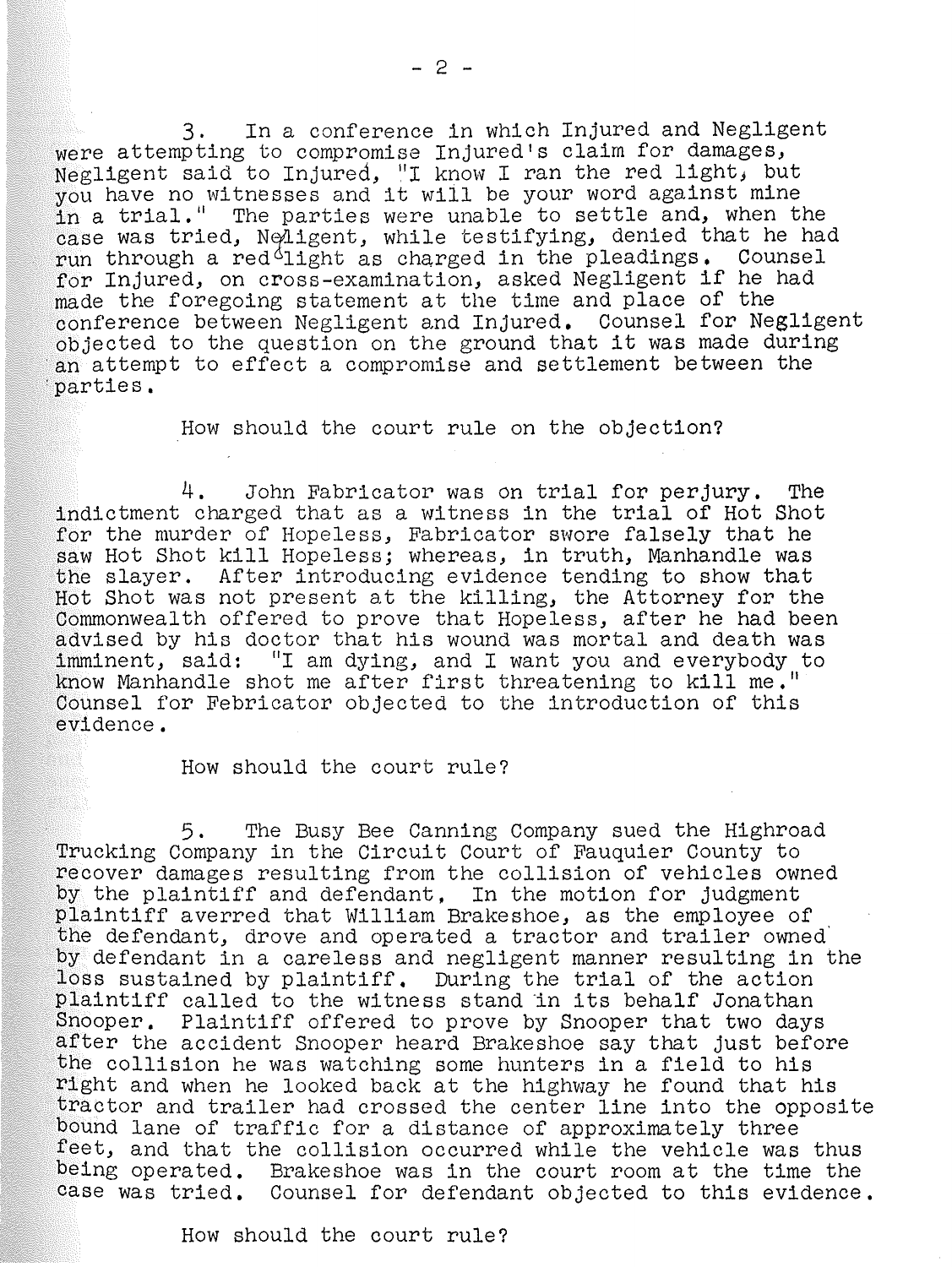6. Herbert Mundy, Executor of the will of the deceased Stuart Chapman, duly brought a suit in the Chancery Court of the City of Richmond seeking advice and guidance in the administration of the estate. Mundy's bill raised numerous issues, one of which was whether a trust of Blackaore recited in paragraph 11 of the will violated the rule against perpetuities. After hearing evidence ore tenus, the Court entered an interlocutory order which found that the trust recited in paragraph 11 did violate the rule against perpetuities and that Blackacre passed by intestacy, and which referred to a commissioner in chancery all other matters raised by the bill with the direction that the commissioner hear additional evidence on such matters and report back to the Court his findings. John Hash, one of the defendants in the suit but no relation of Stuart Chapman, is the principal beneficiary of the trust as recited in paragraph 11 of the will. He asks you whether he may seek an appeal from the interlocutory order, or whether he must await the entry of the final decree.

What should you advise him?

7. Langley purchased a washing machine from Field for \$120, and executed and delivered to Field his installment note for the purchase price. The note called for payments in twelve equal installments, the installments to be paid on the 1st day of successive months, to include interest at 6%,and in the event of default in the payment of any installment the whole debt would then become due and payable. After paying two installments, Langley missed a payment, and when another month went by without payment, Field obtained a judgment for the two past-due installments. Langley thereupon satisfied the judgment, and no further payments were made. At the end of the year Field sued Langley to recover the balance of the note. Langley consults you.

. I *1/* ' ) *r* I'

What defense, if any, is available to him?

8. Harvey Bones sued Jake Hide to recover \$25,000. In count one of the motion for judgment plaintiff sought to recover \$20,000 damages for personal injuries alleged to have been sustained by plaintiff as a result\_of the defendant's negligent operation of his automobile. In count two of the motion for judgment plaintiff sought to recover \$5,000, the purchase price due under a written contract between the parties relating to the sale of a valuable horse. The defendant demurred to the motion for judgment and also filed a counterclaim to recover damages for a trespass to his real property alleged to have been commltted by the plaintiff. Plaintiff demurred to the counterclaim.

(a) Is the motion for judgment demurrable?

(b) Is the counterclaim demurrable?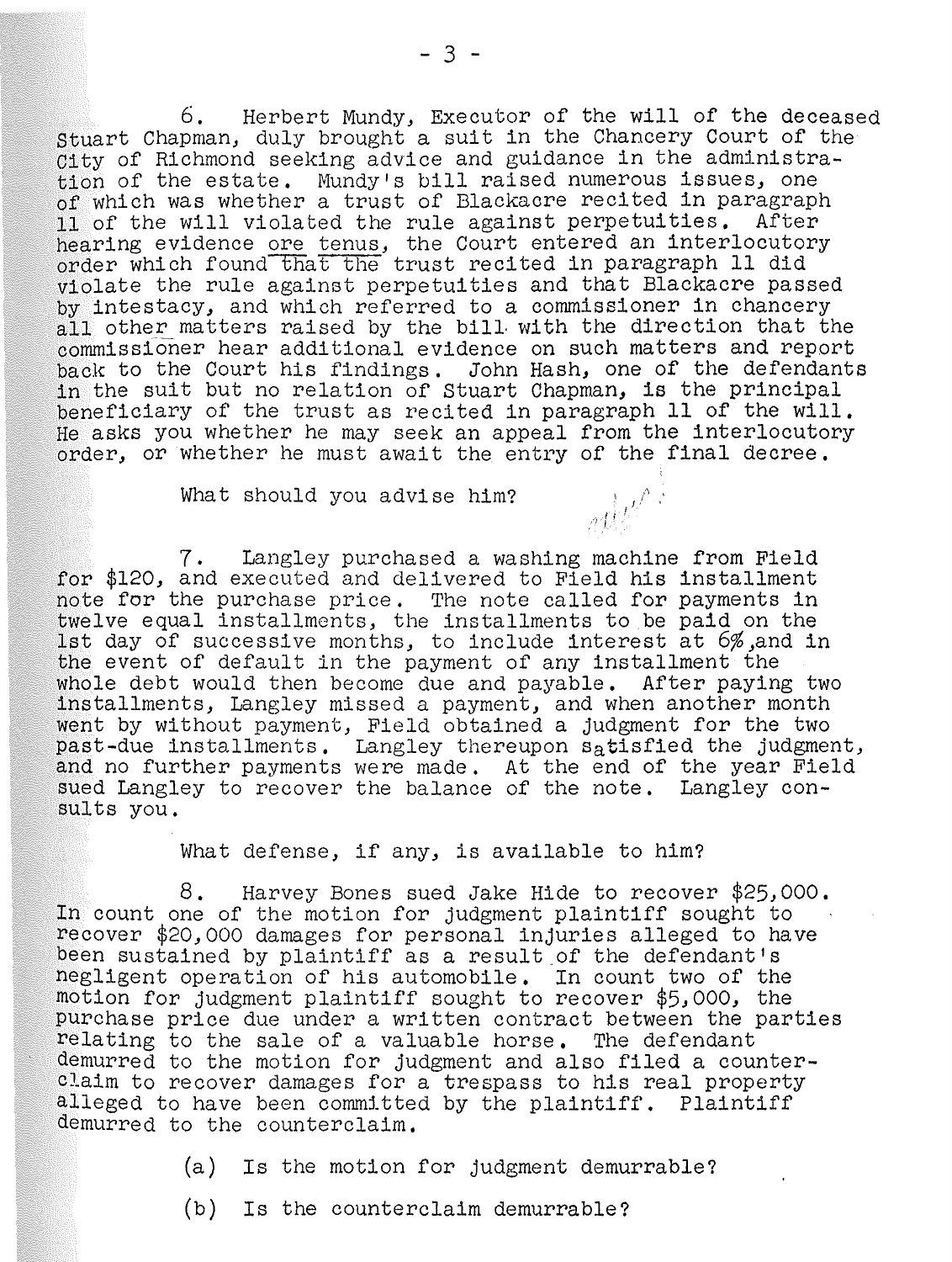$4$  - 1.63484 APR 11 90

9. The Pine and Oak Lumber Company, Incorporated, a New York corporation, consults you concerning its claim against the Piedmont Building and Construction Company) Incorporated, a Virginia corporation, with its principal place of business in Charlottesville, Virginia. You are advised by your client that it had shipped several carloads of lumber to the latter Company pursuant to its orders, and that Company had refused to pay for the lumber, claiming that it had such imperfections as to render it worthless. It is the desire of your client that an action be commenced in its behalf in the United States District Court against the Piedmont Building and Construction Company, Incorpo. rated, to recover the sum of \$32,000, the agreed purchase price, and it is further the desire of your client to have a jury trial.

(1) What steps should you follow (a) to commence the action, and (b) to obtain a jury trial for your client?

(2) Assume that an action had been properly commenced by your client in the Federal District Court and that counsel for defendant has concluded that your initial pleading does not state a good cause of action, (a) what pleading, if any, should be filed by counsel for the defendant, and (b) within what time should it be filed?

10. A bill of indictment was presented to a grand jury in the Circuit Court of Augusta County at the May, 1960, term of that Court, charging Feuding with a malicious and felonious assault upon Fussing. After hearing evidence, the grand jury returned the bill of indictment with the endorsement, "Not a True Bill." At the July term of that Court, the Commonwealth's Attorney again presented a bill of indictment to the grand jury, charging Feuding with the same offense. This grand jury returned the bill of indictment with the endorsement, "A True Bill." Feuding was arrested and imprisoned to await trial. Counsel for Feuding promptly filed a written motion to quash the bill of indictment on the ground that the previous grand jury had refused to indict Feuding, and that he could not therefore be legally indicted by another grand jury for the same offense.

How should the Court rule on the motion?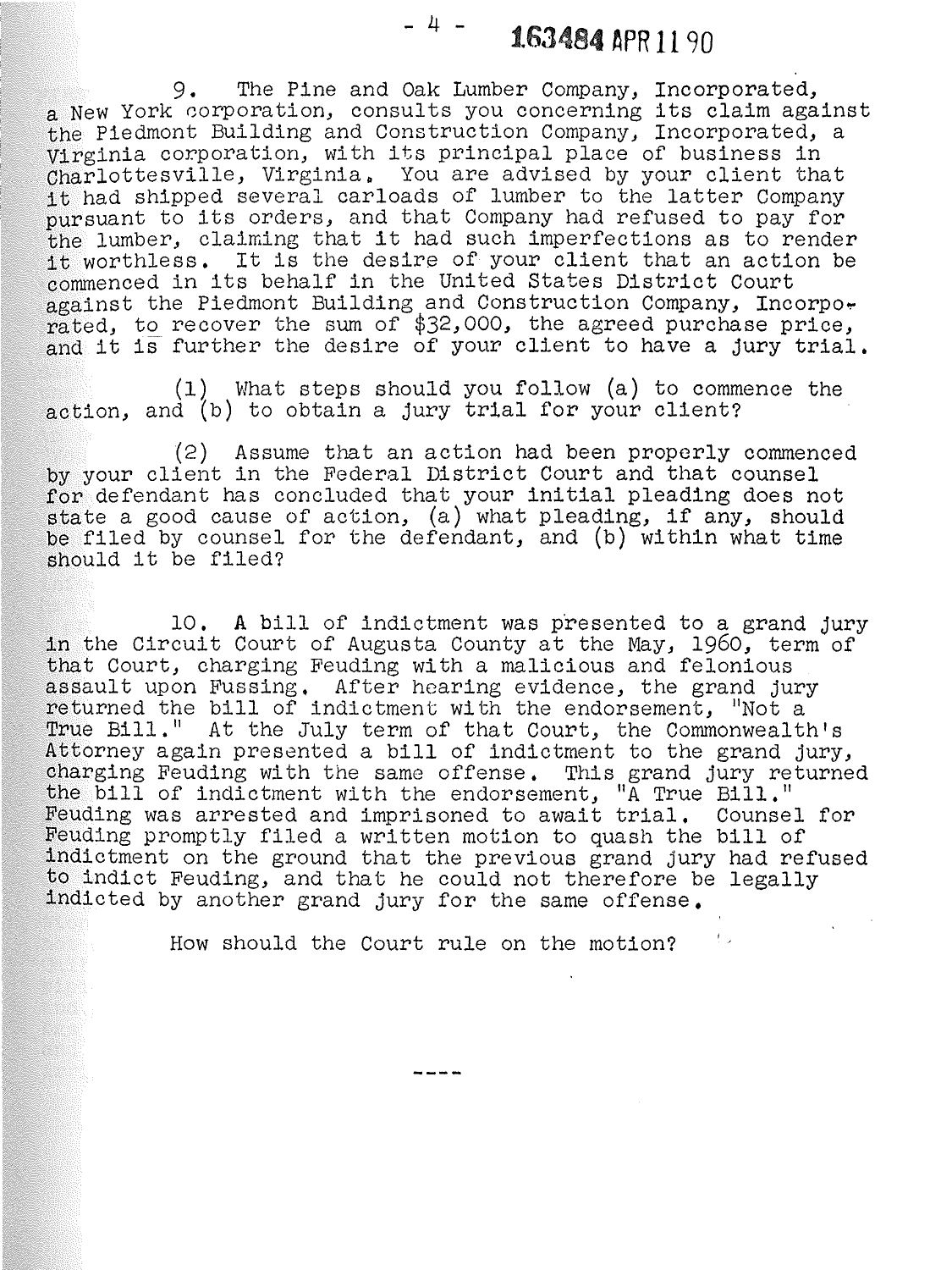### QUESTIONS

1. Trout is a dealer in antique furniture who resides in Chesterfield County, Atwood, knowing that Trout had a rare Chippendale desk and believing he was acting for his friend Paul Post, went to Trout's place of business and stated, ''I am here at the request of Paul Post to purchase for him your Chippendale desk, and I am authorized to say that he is willing to pay you the listed purchase price of \$1,600 within 10 days after delivery." To this Trout replied, "The sale is made." Later in the day when Atwood told Post of the transaction, Post said, "You had no authority to buy that desk for me, but as I would yery much like to have it, I approve what you have done. Here is my check for \$1,600. Please give it to Trout and see that he delivers the desk to me tomorrow." The next afternoon, Atwood went to Trout's place of business, tendered Post's check, and asked that Trout promptly deliver the desk to Post. Trout then informed Atwood that he would not deliver the desk to Post as he had sold and delivered the desk to Stevens one hour before at a price of \$1,800. Post now consults you and asks what rights, if any, he may have against Trout.

What should you advise him?

2. Thorpe bought a farm in Dinwiddie County, giving as security for the purchase price a deed of trust for the benefit of the seller, Kramer. Later Thorpe wished to buy irrigation piping from Galt Machine Corporation. The corporation refused to sell the piping to Thorpe unless made subject to a lien to secure the unpaid price. Thorpe told Kramer of this demand and, on the persuasion of Thorpe and without receipt of consideration, Kramer wrote Thorpe a letter saying, "I agree that any irriga-<br>tion piping which you may place on or affix to the farm shall not be subject to my deed of trust." On being shown this letter,<br>Galt Machine Corporation sold and delivered the irrigation piping to Thorpe, who executed a lien in favor of the corporation and promptly trenched and buried the pipe on the farm. Thorpe has now become insolvent and a contest has arisen between Kramer and Galt Machine Corporation as to which has prior right to the irrigation piping.

Which should prevail?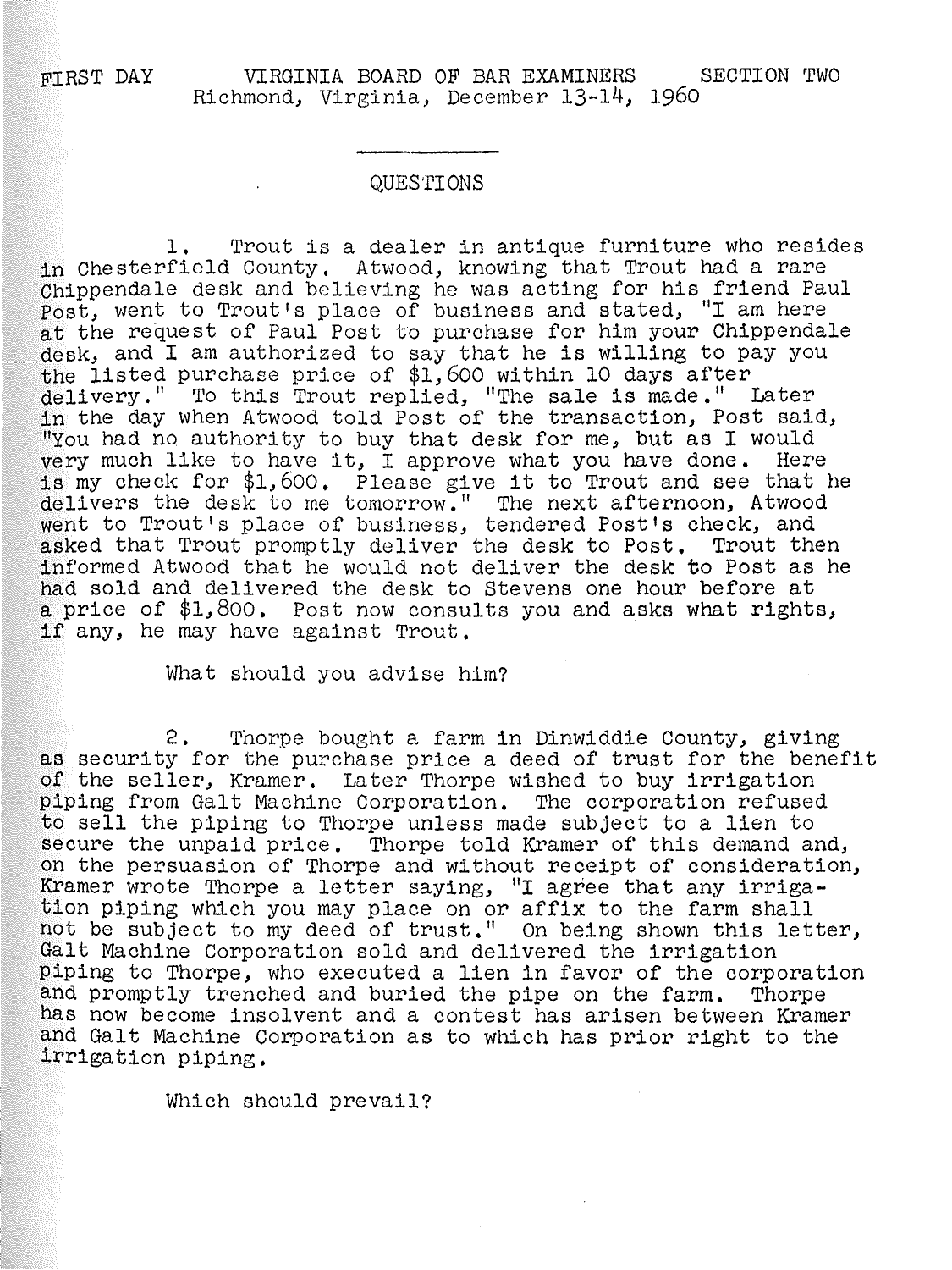3. On December 29, 1959, Sturm wrote the following letter to the Copus Company:

t1Gentlemen:

"I have been doing well selling your excellent line of Copus products in my territory. As you know, my present employment ends on December 31st. I hope you will employ me again to handle this area for the year 1960.

"With best Christmas wishes, I am

Cordially,

Oscar Sturm" <sup>1</sup>

On December 30th, Irving Copus, the President and Sales Manager of the Copus Company, telephoned Sturm and informed him that he could consider himself employed for the year 1960. However, on January 2, 1960, the Copus Company notified Sturm that his services no longer would be needed and dismissed him as its salesman. Sturm has brought an action against the Copus Company for breach of contract.

May he recover?

4. Alfred Brent owned a farm in Franklin County which was bound on its north by State Highway No. 40 and on its west by Cripple Creek. In 1955, Brent conveyed the southern half of his farm to Cal Dodge, the deed of conveyance containing the following provision:

"In addition to the conveyance hereby made, Brent grants unto Dodge a perpetual easement of ingress and egress from the property hereby conveyed to State Highway No. 40, which easement shall be 20 feet in width and shall extend from the old pin oak situated on the northern boundary line of the property hereby conveyed along a true northerly course to the point where it intersects with such highway."

The means of access to the highway then used by Brent was a roadway which ran along the eastern bank of Cripple Creek, Parallel to, and distant approximately 100 yards from, the easement granted Dodge. In October of 1960, a flash flood caused Cripple Creek to overflow its banks and wholly wash away Brent's road. Brent then consulted Dodge and requested the latter to agree to Brent's use of the easement strip as a means of travelling to the highway. This request was denied by Dodge who said that he would, under no circumstances, permit Brent to use the easement strip. Brent, correctly alleging that he had no other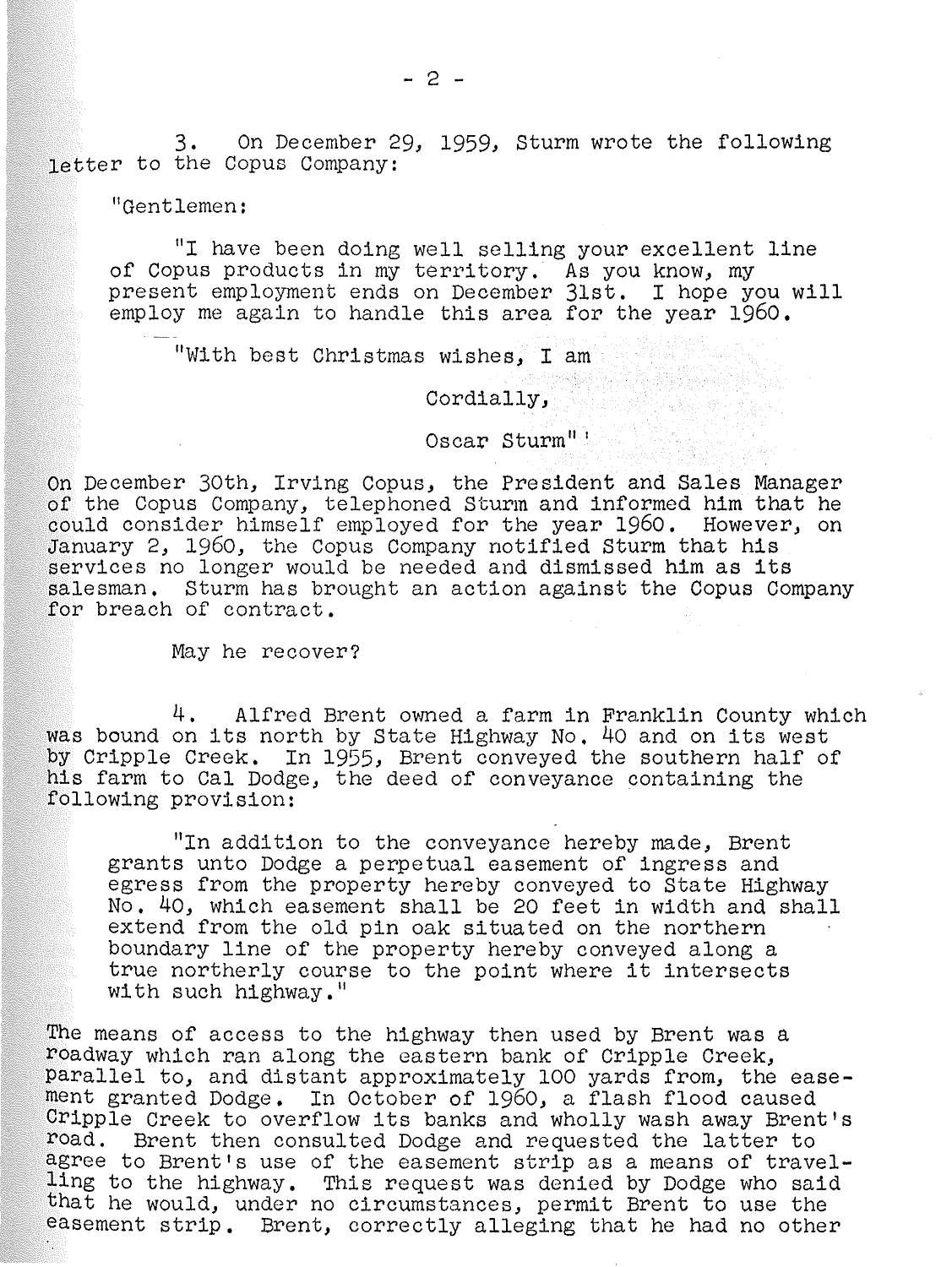reasonable means of access to the highway, brought a suit for a declaratory judgment against Dodge in the Circuit Court of Franklin County praying that the Court establish Brent's right to make use of the easement strip.

To what extent, if any, should the Court grant relief to Brent?

5. John Richman owned valuable rental property situated on Bird Street in the City of Richmond, and wished to leave it to his son Brutus. It was common knowledge that Brutus, who was 22 years of age and unmarried, was wholly irresponsible and often victim of sharp practices by others. Knowing of these propensities, but feeling convinced that Brutus would soon mend his ways, John Richman duly executed the following holographic will:

"January 12. 1959

"I, John Richman, make the following will-

(1) I direct that all my just debts be paid,

(2) I devise my rental property situated on Bird Street in the City of Richmond to my son Brutus,

(3) Should my son Brutus attempt to dispose of such rental property within a period of five years after my death, the property shall thereby pass absolutely to my daughter Susan Richman Potter.

(4) All the rest of my property I leave absolutely to my daughter Susan Richman Potter and request that she be named the Executrix of this will.

John Richman"

John Richman died suddenly on February 14, 1959, and shortly thereafter his will was duly probated and his daughter Susan qualified as Executrix. On June 15, 1960, for a valuable consideration, Brutus executed and delivered a deed conveying the rental property to Earl Wilson. Susan has brought a suit against Wilson in the Chancery Court of the City of Richmond asking that it set aside the conveyance to Wilson, and decree that title to the rental property is now vested in her.

What should be the Court's decision?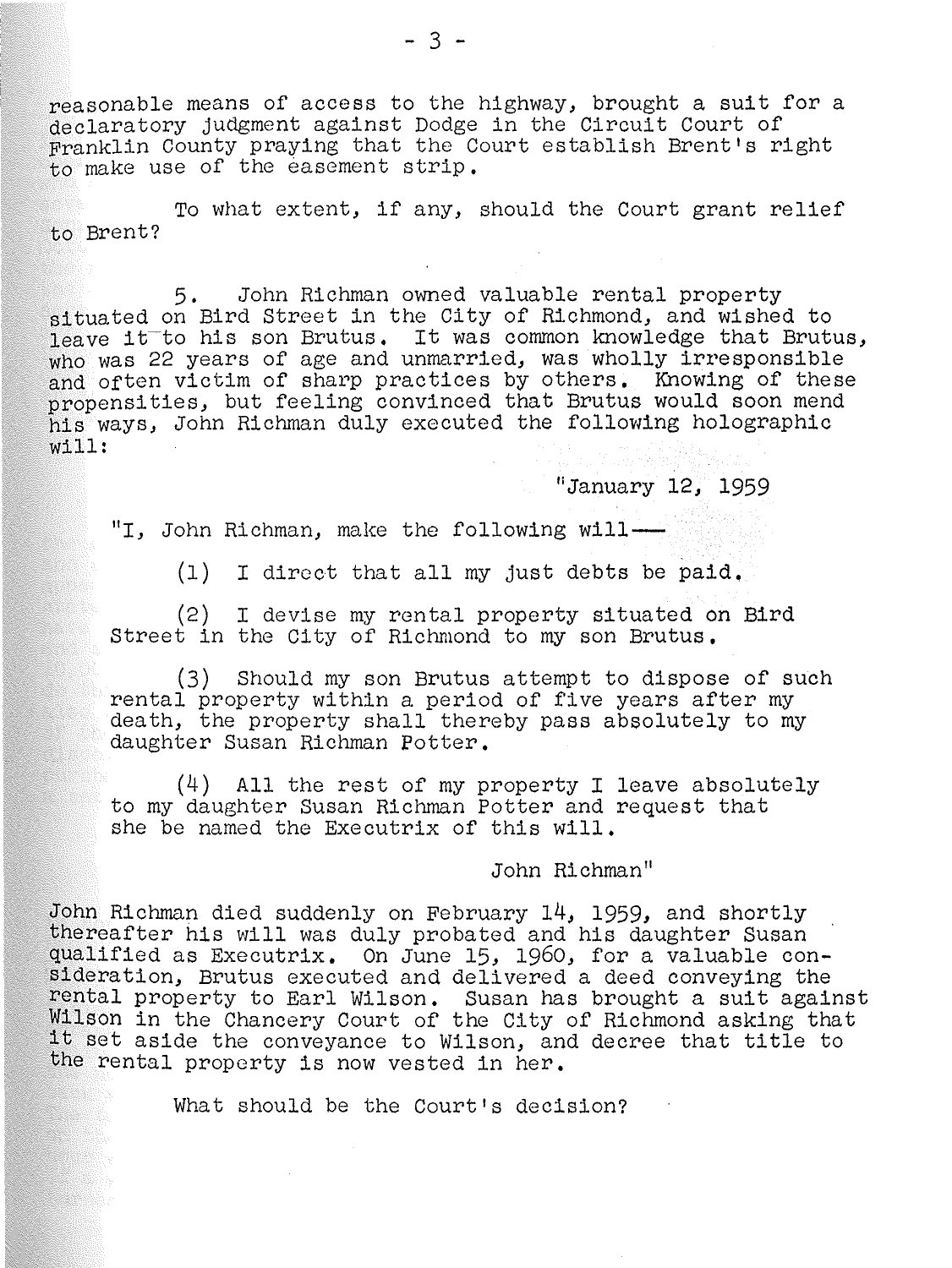6. Gonzales, who owned a service station on a lot in the City of Richmond, in 1959, commenced a commercial parking<br>operation charging parking customers a dollar a day. Mrs. Nott, who had parked her automobile at Gonzales' station daily for several years before the operation was begun, was permitted by (solid charge, on October 4, 1960, a man, dressed in mechanic's overalls with the name of the well known Duncans Motor Company stamped across the back, told Gonzales that Mrs. Nott's automobile was to be serviced at Duncans. Gonzales allowed the man to take the automobile for that purpose. The vehicle was never taken to Duncans and several weeks later was found abandoned in South Carolina and in a badly damaged condition. Mrs. Nott has brought an action against Gonzales to recover for the damage to her automobile.

#### May she recover?

7. Mickey offered to sell to Parsons 50,000 bricks, the contents of the kiln. Parsons saw the exterior of the kiln and some of the bricks which had been taken from the kiln which appeared to be in good condition. To induce the sale, Mickey stated: "They are good brick and all right." Parsons could have gone to the top of the kiln, removed three layers of boards and some bricks and discovered a "cold spot" in the kiln where ·10, 000 of the bricks were imperfectly burned. Parsons did not do this and the seller knew that he did not; however, the seller also was unaware of the existence of this cold spot at the time f the acceptance by Parsons. Upon delivery the defects were iscovered. Parsons refuses to pay and Mickey sues for the urchase price agreed upon for the bricks. The defendant claims a set-off for the defective bricks.

Should the set-off be allowed?

8. Irma Impatient and Gussie Guest, while shopping<br>in Norfolk, Virginia, decided to have lunch at the Tearoom of<br>Department Store. They arrived at the Tearoom around 12:30 .m., and found that there was not a very large crowd there. The hostess met them, led them to a table and seated them. The tables in the Tearoom are individual tables of standard design<br>arranged in a row, and customers sit behind them on a long couch against the wall. In order to seat people behind the tables, the hostess customarily pulls the table out and then pushes it back when the customer is seated, as was done in this instance. he tables at which Irma and Gussie were seated had soiled dishes n them. After they had been seated for approximately half an hour without being served, Irma tried to attract the attention f a Waitress but was unable to do so. She thereupon got up, turned to her right, caught her foot on the leg of the table,